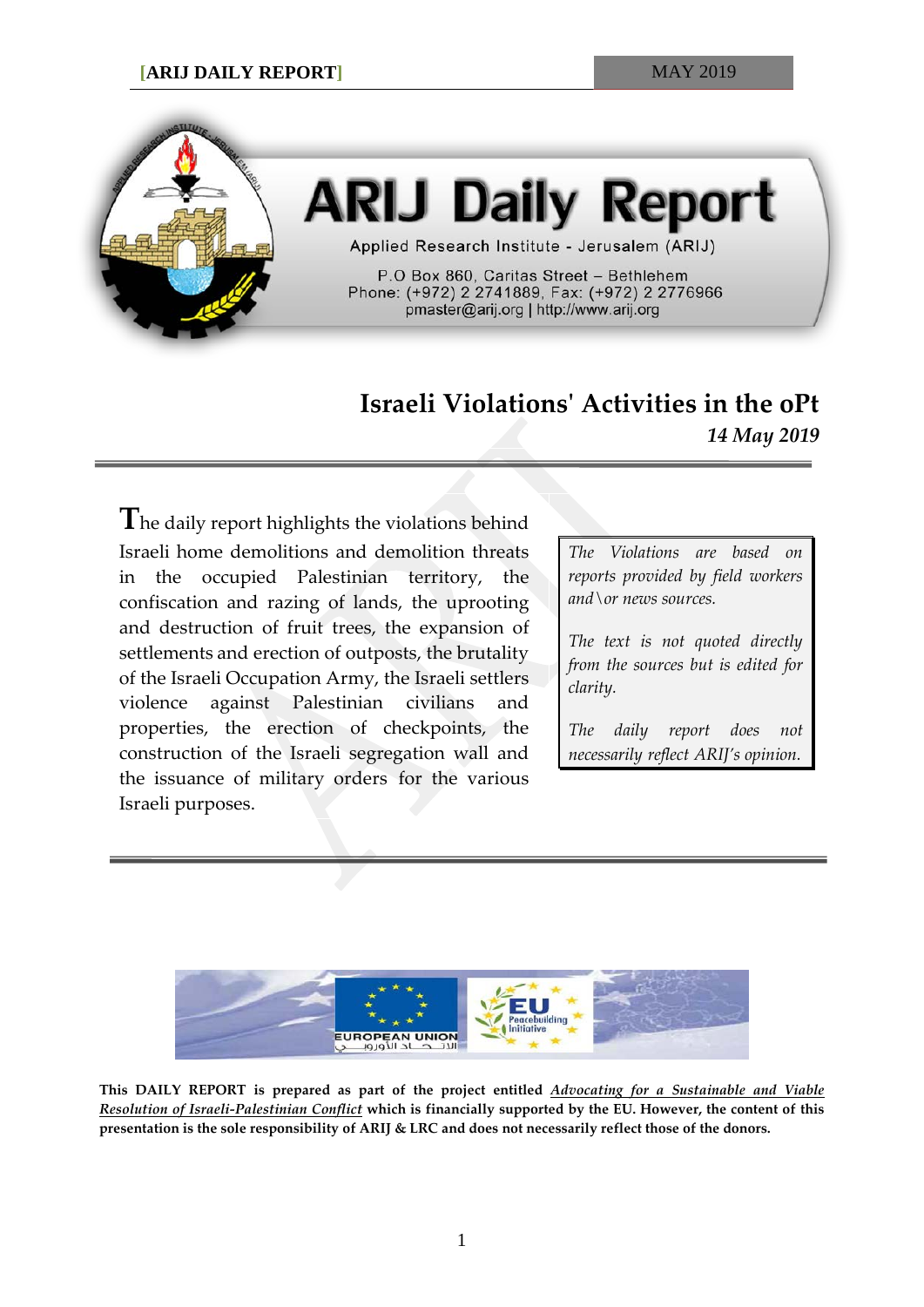### **Brutality of the Israeli Occupation Army**

• For the third night in a row, Israeli police used force to evict hundreds of Muslim worshippers from inside Jerusalem's Al-Aqsa Mosque compound, Islam's third holiest site, after the night prayers and prevented them from keeping an all-night worship vigil in it. (WAFA 14 May 2019)

#### **Israeli Arrests**

- The Israeli Occupation Army (IOA) detained four Palestinians in the southern West Bank Governorate of Hebron. They were identified as Muhammad Nasser Mahfouth, Amar Hanihan, Ahmad Zakout, and Muhammad Jamal Abu Sal. (Maannews 14 May 2019)
- In the southern West Bank Governorate of Bethlehem, another five Palestinians were detained and they were identified as Shakib Abed Hassan Taqatqa, 28, Ihab Ahmad Thuwabta, 26, Muhammad Marzouq Salah, Mahmoud Marzouq Salah, and Muhammad Suleiman Salah. (Maannews 14 May 2019)
- In the central West Bank Governorate of Ramallah, four Palestinians were detained. They were identified as Naji Abu Shukhaydam and his son Amir, Hamdi Muhammad Qandah, and Anwar Salem. (Maannews 14 May 2019)
- In the northern West Bank Governorate of Jenin, one Palestinian was detained and identified as Muhammad Najib Jaradat. (Maannews 14 May 2019)

#### **Expansion of settlements**

- The Israeli Civil Administration has approved the construction of hundreds of new housing units in two illegal Israeli settlement neighborhoods in Jerusalem. The Israeli Civil Administration approved the construction of 706 units, including commercial buildings, in the Giafat Mishfat Israeli neighborhood. Another 235 units were approved to be built in Neve Yacoov settlement, north of Jerusalem City, in addition to four large residential buildings, each one made up of 13-15 floors. (Maannews 14 May 2019)
- Construction Starts in Settlements were 9% Above Average in 2018. 19,346 Settlement Units were Built in the Past Decade under PM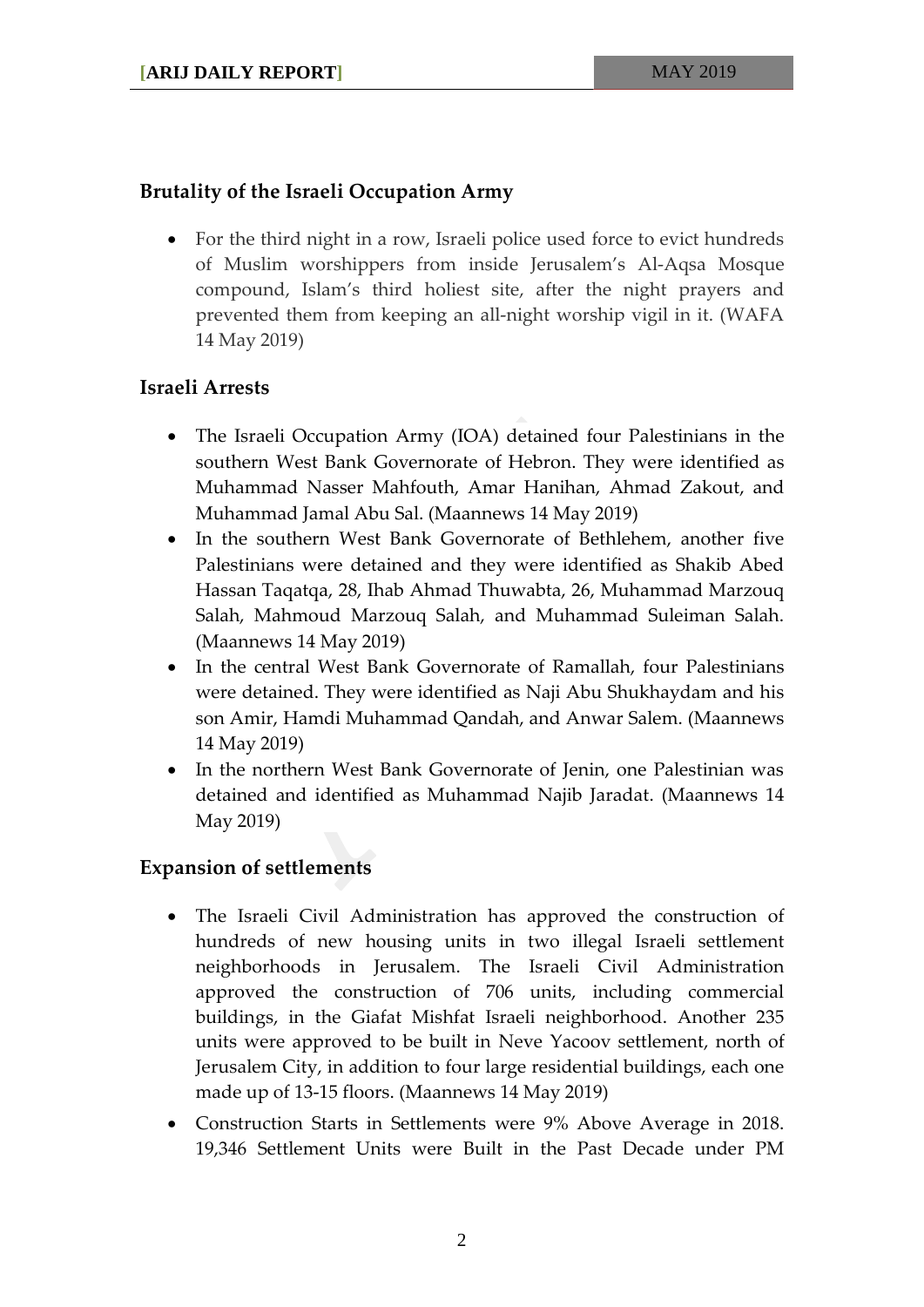Netanyahu. 70% of Construction was in "Isolated Settlements" [\(PEACENOW](https://peacenow.org.il/en/annual-settlement-report-2018) 14 May 2019)

#### **Israeli Closures**

• Palestinians are facing extensive restrictions to visit the Al-Aqsa Mosque compound for the holy month of Ramadan. Men who are under 16 years old and over 40 years old are allowed to visit the Al-Aqsa Mosque. Men aged between 30 and 40 require Israeli-issued entry permits to do visit the compound, and those between the ages of 16 and 29 are ineligible to even apply. Ten years ago, Israel started to allow Palestinians in the West Bank to enter Jerusalem to pray at Al-Aqsa during the month of Ramadan. Eligibility is generally determined by age group and depends on Israel's political relationship with the Palestinian Authority (PA). There are no official criteria for the permits, only conditions for consideration. Palestinians may apply for a permit, however, can be rejected without a given reason. (Maannews, Al Monitor 14 May 2019)

**Other** 

• There has been a marked increase in spending on West Bank settlements since President Donald Trump took office. New Israeli figures obtained in a freedom of information request by [The Associated](https://www.apnews.com/bcaac495333d4e5394b3518a9dc8cd42)  [Press](https://www.apnews.com/bcaac495333d4e5394b3518a9dc8cd42) show a 39 percent increase in 2017 spending on roads, schools and public buildings across the West Bank, according to a report Tuesday. Both supporters and detractors of the settlements have called it the "Trump effect." "The Trump administration is undoubtedly the most friendly American administration of all time," said Oded Revivi, the head of the Yesha settlers' council and mayor of Efrat, a settlement with a population of about 9,000. "In contrast, the Obama years were extremely hard for Israel. Now we are making up for lost ground." Hagit Ofran, a researcher with the anti-settlement monitoring group Peace Now, also remarked about how Israel's pro-settler government has reacted to Trump's presidency. "They are not shy anymore with what they are doing," she said. "They feel more free to do whatever they want." The government statistics that the AP received from Israel's Finance Ministry after two years of requests showed that spending in the West Bank in 2017 was \$459.8 million, from \$332.6 million in 2016. The areas with the strongest growth in spending in 2017 were school construction, which rose by 68 percent, and road construction, which rose by 54 percent. Meanwhile, construction starts in the West Bank were 9 percent above average in 2018, with 2,100 new